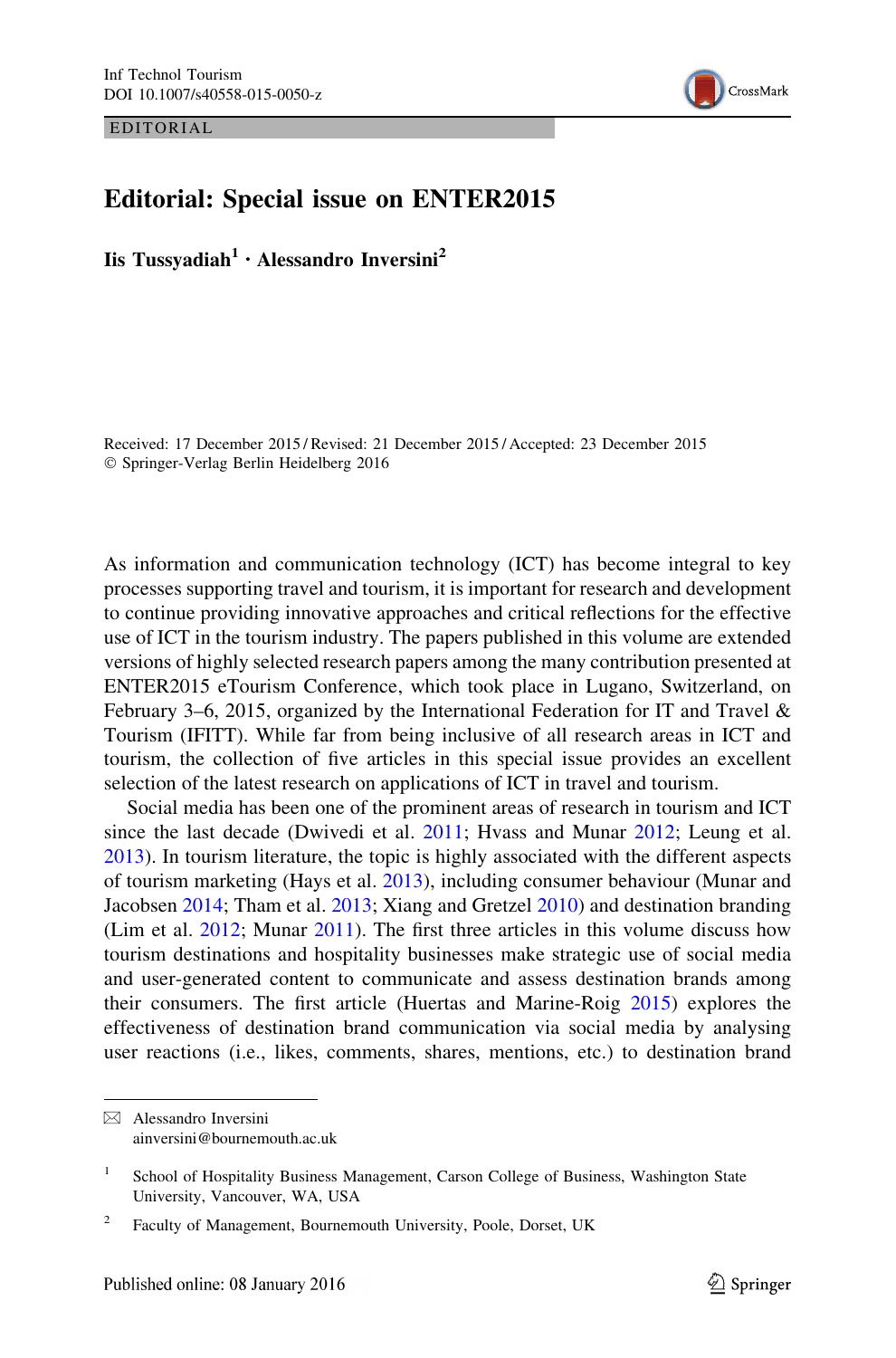content (i.e., brand image and emotional values) posted on social media channels. In particular, analysing selected destinations in Spain, this research identified specific destination attributes and/or themes that generated most reactions from audience, which reflect the value of brand engagement and interactivity. In this way, the article provides Destination Marketing Organisations (DMOs) with suggestions to identify social media content strategies that are effective in maintaining user engagement and, at the same time, increasing destination popularity.

The second article (Lalicic and Dickinger [2015](#page-3-0)) demonstrates how DMOs can assess destination brands from the consumer perspectives using two different methods: an analysis of user-generated content from social media and a survey. In particular, utilizing Aaker's [\(1997](#page-2-0)) brand personality model, this article extracts the dimensions of brand personality and emotional values from TripAdvisor reviews across different aspects of tourism services (e.g., restaurants, hotels, attractions) using content analysis and sentiment classification. Comparing the results of text analysis with consumer responses to a survey, the researchers found different dimensions from user-generated content that are not represented in survey responses, suggesting the potentials of user-generated content to provide DMOs with valuable knowledge to inform the development of proactive brand positioning strategies. With the abundance of user-generated content afforded by the many platforms of social media, this article signifies the importance of listening to consumer conversation to be able to extract valuable intelligence for the development of destination branding strategies.

In this vein, the third article (Marine-Roig and Clavé [2015\)](#page-3-0) presents a detailed method to analyse massive user-generated content from social media. Specifically, the paper provides a guideline for semi-automatic downloading, arrangement, cleaning, debugging, and analysis of large-scale travel blogs and online travel review data. To illustrate the usefulness of the proposed method, the researchers extracted and analysed more than 130,000 trip diaries from visitors to Catalonia, Spain between 2004 and 2014. The content analysis on the dataset revealed patterns concerning the distribution of destination brands across different travel reviews that are important for National Tourism Organizations (NTOs) and DMOs to improve their marketing and branding policies. The results from this research confirm the value of extracting knowledge from user-generated content with a greater level of details for the development of marketing intelligence and destination performance metrics.

The fourth article (Oses et al.  $2015$ ) analyses the practice of dynamic pricing among hoteliers in Basque Country, Spain by collecting hotel room price data periodically from an Internet distribution channel in 2013–2014. Different visualization and analysis techniques assisted in interpreting patterns of room rate changes from a total of 3,924,016 observations, which include information regarding when and why price changes occur in addition to the prices themselves. As a result, two patterns of dynamic pricing practices were identified: hotels are changing a number of prices of contiguous, future target dates on the same date or changing prices a set number of days in advance. The evidence of dynamic pricing practices on online booking engine can be useful for hoteliers to improve their pricing strategies by taking into consideration their competitors' practices as well as for online travel agencies and infomediaries to provide more accurate booking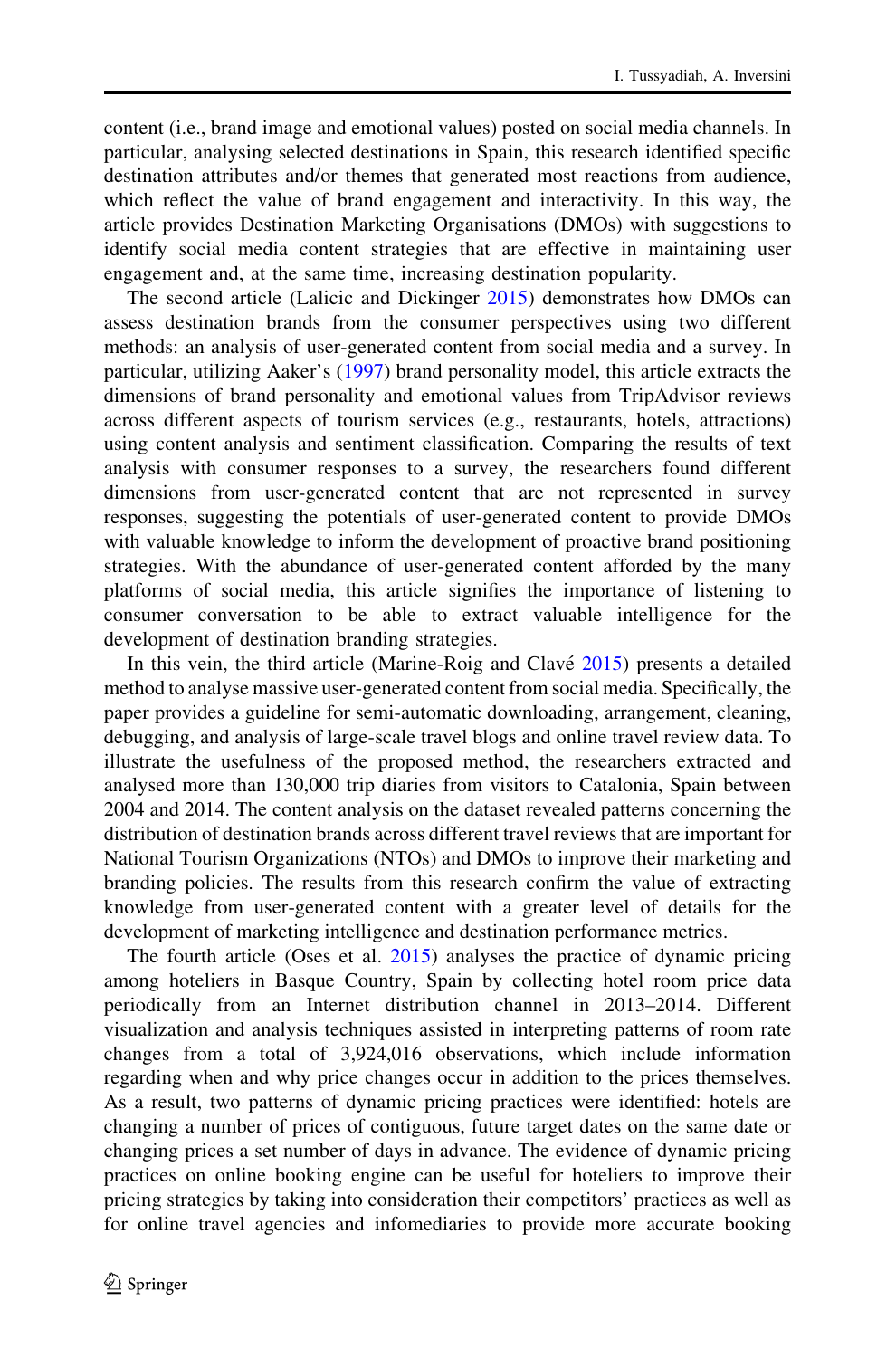<span id="page-2-0"></span>recommendation for consumers based on the identified patterns of dynamic pricing practices.

While the aforementioned articles discuss the advantages of harnessing technology to assist strategic decisions among service providers and tourism destinations, the last article (Dinhopl and Gretzel 2015) discusses the behavioural implications of technological development in videography on various tourist practices. In particular, the paper aims at developing a theoretical foundation of tourist videography as a distinct practice from photography. While both practices of tourist photography and videography signify the role of tourists as consumers and producers of tourism-related media, this article demonstrates that videography and photography are different in the practices of representation, seen from both technological and social perspectives, as well as in the ways in which they mediate tourism experiences. As a consequence of this new practice, destination and attraction managers need to carefully integrate the facilitation of videography into the design of tourism sites and experiences.

The five articles in this collection enrich the literature on ICT and tourism in many ways. Firstly, while most of these papers confirm the application of existing concepts in new research contexts (e.g., destination image and brand personality models; Aaker 1997), they contribute to the important discussion and conceptualization of emotion-based theory in destination branding (e.g., Hosany et al. [2014\)](#page-3-0), tourism and visual culture (Haldrup and Larsen, 2010), and mediation of tourism experiences (Jansson [2002,](#page-3-0) [2007](#page-3-0); Jennings and Weiler [2006](#page-3-0); Tussyadiah and Fesenmaier [2009\)](#page-3-0). Secondly, these articles demonstrate the use of different methods for collecting, managing, and analysing massive data sourced online from social media, booking engines, and other publicly available data sources for tourism research. As tourists and service providers increasingly use ICT and digital media for various tourism experiences, the challenge for tourism destinations is to extract valuable knowledge about consumer behaviour and experiences from a massive amount of data collected online (Fuchs et al. 2014). The articles in this special issue present the state-of-the-art of data analysis and visualization, which are useful for research involving large-scale user-generated content. Lastly, these articles provide managerial implications for NTOs, DMOs, hoteliers, and other business entities in tourism, especially in areas of marketing (i.e., including branding and pricing) and experience design.

## References

Aaker JL (1997) Dimensions of brand personality. J Mark Res 34(3):347–356 Dinhopl A, Gretzel U (2015) Conceptualizing tourist videography. Inf Technol Tour, this issue Dwivedi M, Yadav A, Venkatesh U (2011) Use of social media by National Tourism Organizations: a preliminary analysis. Inf Technol Tour 13(2):93–103

Fuchs M, Höpken W, Lexhagen M (2014) Big data analytics for knowledge generation in tourism destinations—a case from Sweden. J Destin Mark Manag 3(4):198–209

Haldrup M, Larsen J (2010) Tourism, performance, and the everyday. Routledge, London